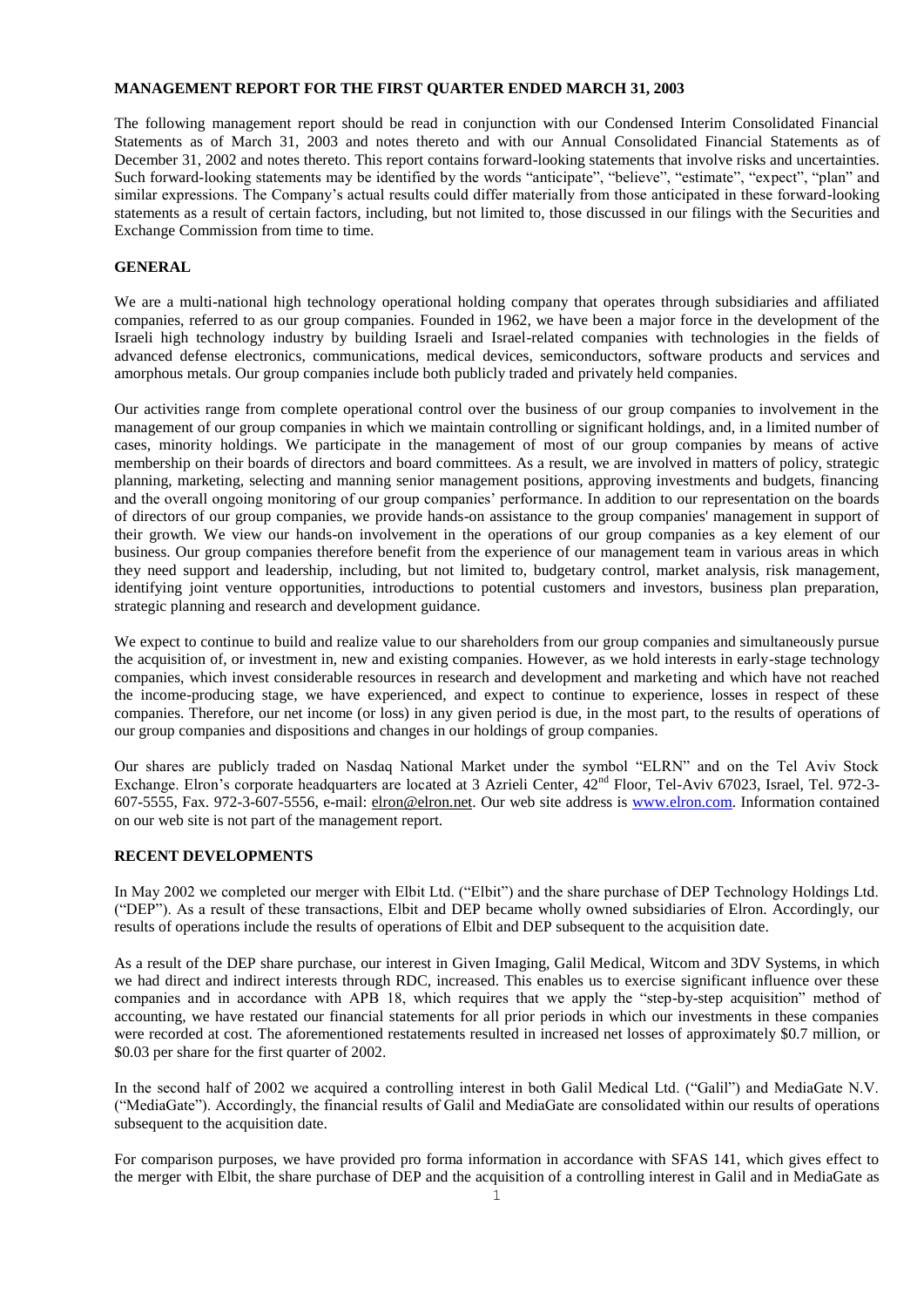if these transactions had occurred at the beginning of each reporting period presented (see Note 4 to the Condensed Interim Consolidated Financial Statements as of March 31, 2003).

*Investment in Notal Vision ("Notal").* In January 2003, we invested \$2.0 million in Notal, an Israel-related medical device company operating in the field of early detection of Age Related Macular Deterioration (AMD). Our investment formed part of an aggregate investment in Notal of approximately \$4.0 million, including an investment by an existing shareholder, Innomed Ventures L.P., a venture capital fund focused on the medical field in which we hold a 14% interest. Following the transaction, we hold directly approximately 25% of Notal. In January 2003, Notal signed a distribution agreement with a strategic partner, Carl Zeiss Meditec, Inc., one of the leading manufacturers of professional optics equipment.

*Galil Medical and Amersham merge urology therapy units.* On April 22, 2003, Galil announced the signing of a definitive agreement with Amersham (LSE, NYSE, OSE: AHM) to merge Amersham Health's brachytherapy business with Galil's urology business. The new company will have a major global presence in the treatment of prostate cancer. The new company will provide minimally invasive treatment options for prostate cancer using brachytherapy (radio-active seeds) and cryotherapy (hyper-cooling) technologies. The combined sales of the contributed businesses in 2002 were approximately \$90 million. According to the agreement, at the closing Amersham will hold 78% and Galil will hold 22% of the new company. In exchange for Galil's shares and Amersham's share in the new company, each will contribute the assets necessary for the new company to conduct the cryo business and the brachytherapy business, respectively, in the urology field. In addition, at the closing Galil will purchase 3% of the new company from Amersham in consideration for \$4.5 million in cash, resulting in an aggregate ownership interest of 25% upon the completion of the transaction. The transaction is subject to regulatory approvals and is expected to close before the end of July 2003.

Galil Medical has developed innovative third-generation cryotherapy, a minimally invasive advanced hyper-cooling technology, that allows extremely fast, high-resolution and controlled destruction of cancerous tissue. Cryotherapy is a new and rapidly growing technology, increasingly used to treat advanced stages of prostate cancer or recurrent disease. It complements the brachytherapy in which Amersham is the market leader. Both minimally invasive techniques offer physicians and patients effective alternatives to prostatectomy surgery.

*Purchase of Given Imaging shares.* On May 13, 2003, we and Rafael Armament Development Authority Ltd. ("Rafael"), the minority shareholder of RDC, purchased two million unregistered shares of Given Imaging (one million each) from RDC for a total consideration of \$12.2 million. Of the proceeds a total of \$4.0 million was used by RDC to repay shareholders' loans to each of Rafael and us and \$2.5 million was used to repay its bank loan. As a result of the above sales, RDC's ownership interest in Given decreased to 14.8% and Elron's direct ownership interest in Given increased to 10.8%. Our direct and indirect ownership interest as of May 13, 2003 was 18.2%.

### **CRITICAL ACCOUNTING POLICIES**

We prepare our consolidated financial statements in conformity with accounting principles generally accepted in the United States ("US GAAP"). Our significant accounting policies are more fully described in Note 2 of the Notes to our 2002 Annual Consolidated Financial Statements. The accounting policies which are particularly important to the description of our financial position and results of operations are described in the management report for the year ended December 31, 2002. In addition, the following new standard is applicable in 2003.

*Consolidation of Variable Interest Entities.* In January 2003, the Financial Accounting Standards Board issued Interpretation No. 46, *Consolidation of Variable Interest Entities, an interpretation of Accounting Research Bulletin No. 51* (the interpretation). In general, according to the interpretation, a variable interest entity (VIE) is an entity that has (1) insufficient amount of equity for the entity to carry on its principal operations, without additional subordinated financial support from other parties, (2) a group of equity investors that do not have the ability through voting or similar rights to make decisions about the entity's activities, or (3) a group of equity investors that do not have the obligation to absorb the entity's losses or have the right to receive the benefits of the entity. The interpretation requires the consolidation of a VIE by the primary beneficiary. The primary beneficiary is the entity that absorbs a majority of the entity's expected losses, receives a majority of the entity's expected residual returns, or both, as a result of ownership, contractual or other financial interests in the entity. Presently, entities are generally consolidated by an enterprise that has a controlling financial interest through ownership of a majority voting interest in the entity.

As an operating holding company, we have investments in and loans to various companies that are engaged primarily in the fields of high technology. Most of these companies are in their early stages of development and will require substantial external investments until they can finance their activities without additional support from other parties. These companies are currently primarily funded with financing from venture capital funds, other holding companies and private investors. We account for the investments in these companies either by the consolidation, equity or cost method.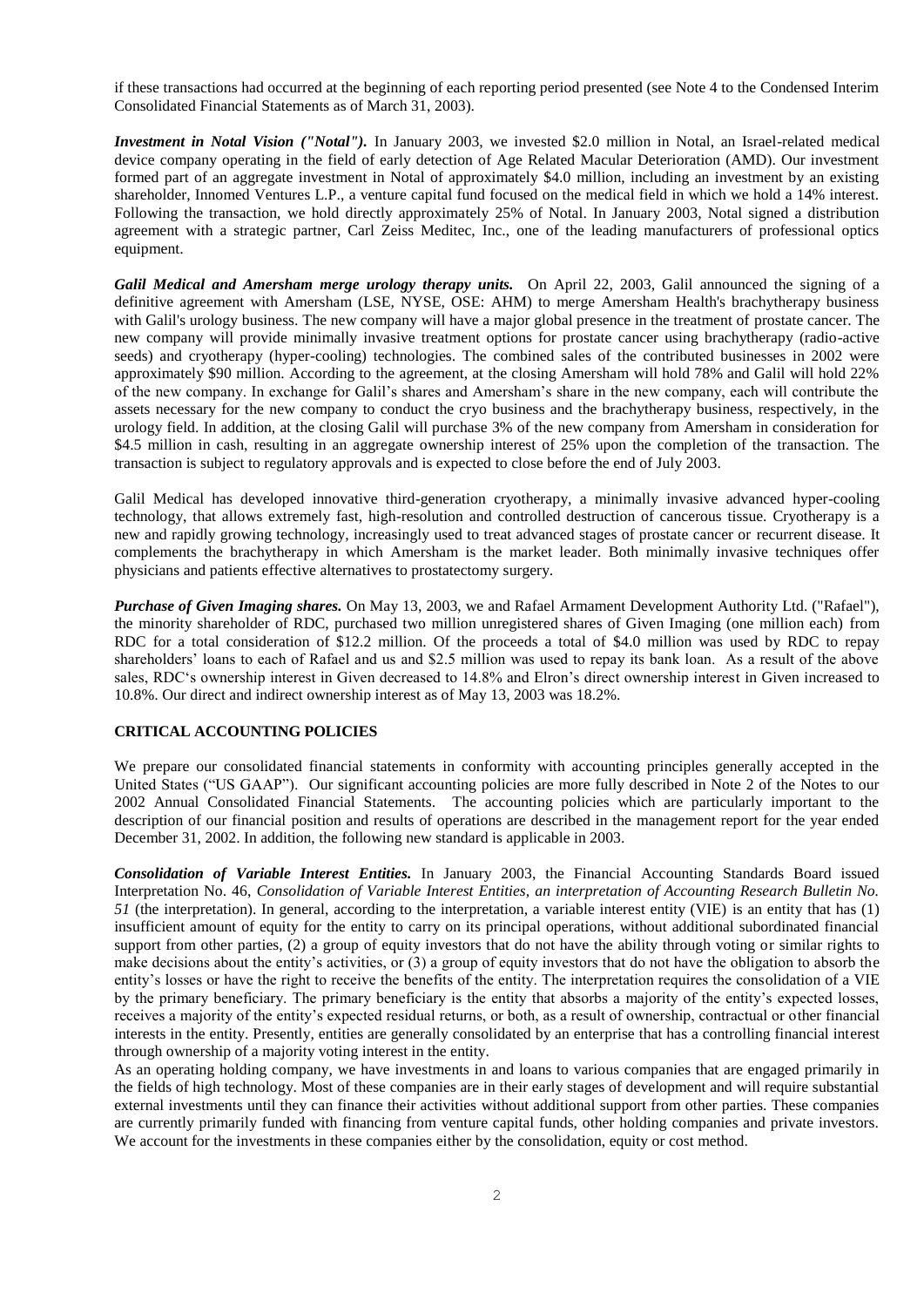The provisions of this interpretation are to be applied commencing from July 1, 2003, to variable interests in VIEs created before February 1, 2003 and immediately to variable interests in VIEs created after January 31, 2003. Since we have no such interests in VIEs created after January 31, 2003, the interpretation had no impact on our consolidated results of operations or consolidated balance sheet to date.

We are currently evaluating the effects of this interpretation in respect of our investments. It is likely that some of our investees may be considered a VIE in accordance with the interpretation. Accordingly, when it is determined that we are the primary beneficiary of a VIE, we will be required to consolidate the financial statements of such a VIE with our own financial statements commencing from July 1, 2003. Our maximum exposure to loss at March 31, 2003, does not exceed our investment in any of these companies.

# **BASIS OF PRESENTATION**

*Consolidation.* The consolidated financial statements include the accounts of the Company and all its subsidiaries in which we directly or indirectly own more than 50% of the outstanding voting securities. Our consolidated financial statements include the following main subsidiaries:

| Three months ended March 31, |                |  |  |  |
|------------------------------|----------------|--|--|--|
| 2003                         | 2002           |  |  |  |
| Elron Software               | Elron Software |  |  |  |
| Elron TeleSoft               | Elron TeleSoft |  |  |  |
| Elbit                        |                |  |  |  |
| DEP                          |                |  |  |  |
| <b>RDC</b>                   |                |  |  |  |
| Galil Medical                |                |  |  |  |
| MediaGate                    |                |  |  |  |

*Equity Method.* Our main group companies accounted for under the equity method of accounting include:

| Three months ended March 31, |                     |               |                      |
|------------------------------|---------------------|---------------|----------------------|
| 2003                         |                     |               | 2002                 |
| Elbit Systems                | Given Imaging       | Elbit Systems | <b>KIT</b>           |
| NetVision                    | Witcom              | Elbit         | Pulsicom             |
| <b>Chip Express</b>          | 3DV                 | NetVision     | Given Imaging        |
| Wavion                       | CellAct             | MediaGate     | <b>Galil Medical</b> |
| <b>KIT</b>                   | <b>AMT</b>          | Chip Express  | Witcom               |
| Pulsicom                     | <b>Notal Vision</b> | <b>DEP</b>    | 3DV                  |
|                              |                     | Wavion        |                      |

### **RESULTS OF OPERATIONS**

*Three months Ended March 31, 2003 compared to Three months Ended March 31, 2002.*  The following tables set forth our results of operations in the reported period:

|                                        | Three months ended March 31,            |          |
|----------------------------------------|-----------------------------------------|----------|
|                                        | 2003<br>2002                            |          |
|                                        | (millions of \$, except per share data) |          |
| Net loss                               | 8.6                                     | $8.3*$   |
| Net loss per share                     | \$0.30                                  | $$0.39*$ |
| * Restated (see "Recent Developments") |                                         |          |

Pro forma net loss, which gives effect to the merger with Elbit, the share purchase of DEP and the acquisition of a controlling interest in Galil and in MediaGate as if these transactions had occurred at the beginning of each reporting period presented, was as follows:

|                              | Three months ended March 31,            |      |
|------------------------------|-----------------------------------------|------|
|                              | 2003<br>2002                            |      |
|                              | Pro forma<br>As reported                |      |
|                              | (millions of \$, except per share data) |      |
| Pro forma net loss           | 8.6                                     | 17.8 |
| Pro forma net loss per share | \$0.61<br>\$0.30                        |      |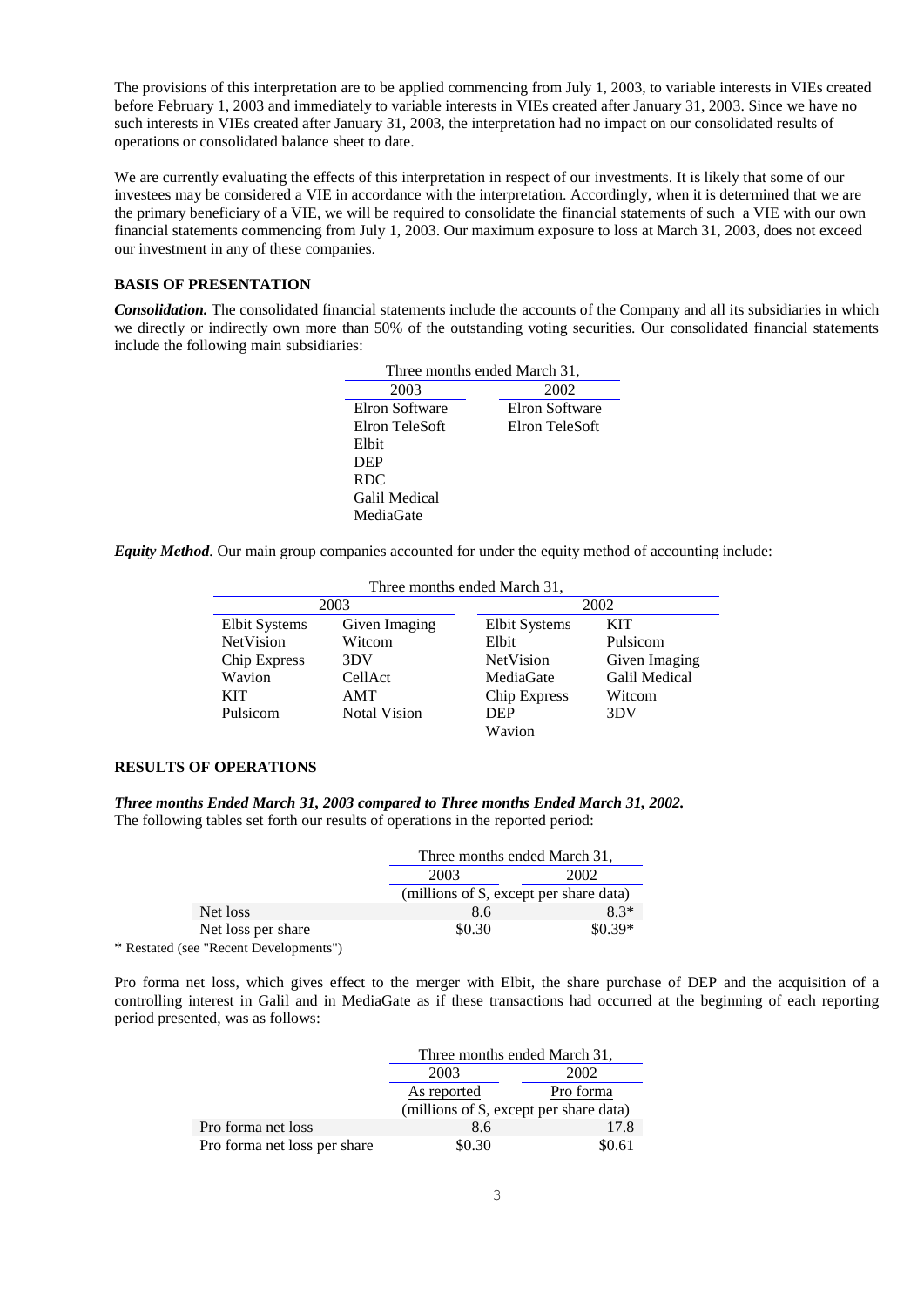The general slowdown in spending for technology products continues to affect the results of operations of our group companies which continue to report net losses. The current economic conditions continue to limit our ability to successfully "exit" some of our group companies and to record capital gains. However, as reflected in the pro forma information, we reported a significant decrease in our pro forma net loss, primarily as a result of the following: (i) the reorganization of Elron, Elbit, and DEP group companies which resulted in a significant decrease of \$6.6 million in losses of certain group companies which were sold following the completion of our merger with Elbit and DEP; (ii) non recurring merger expenses of \$3.6 million which are reflected in the pro forma net loss in the first quarter of 2002; (iii) significant reduction in corporate costs of \$1.1 million; and (iv) the decrease in the operating losses of certain of our subsidiaries and the decrease in our share in the losses of our affiliated companies due to the restructuring plans and cost reduction programs taken by most of our group companies during 2002, which enabled these companies to reduce their losses notwithstanding the adverse economic and market conditions.

#### *Reportable Segments*

Our reportable segments are i) Elron Software, the Internet products segment; ii) Elron TeleSoft, the systems and projects segment; and iii) Other holdings and corporate operations, which includes our holdings in subsidiaries, affiliates and other companies, engaged in various fields of advanced technology, and corporate operations, which provide the strategic and operational support to the group companies.

At March 31, 2003, the main group companies were classified into the following segments:

|                                                          | Internet<br>products | Systems and<br>projects | Other holdings and corporate<br>operations                                                                                          |
|----------------------------------------------------------|----------------------|-------------------------|-------------------------------------------------------------------------------------------------------------------------------------|
| Consolidated                                             | Elron Software       | Elron TeleSoft          | Elbit; DEP; RDC; Galil Medical;<br>MediaGate                                                                                        |
| Equity basis                                             |                      |                         | Elbit Systems; NetVision; Chip<br>Express; Wavion; KIT; Pulsicom;<br>Given Imaging; Witcom Ltd.; 3DV;<br>CellAct; AMT, Notal Vision |
| Cost                                                     |                      |                         | Oren Semiconductor, EVS                                                                                                             |
| Marketable securities presented<br>as available-for-sale |                      |                         | Partner Communications Company;<br>24/7 Real Media                                                                                  |

The following table reflects our consolidated data by reported segments:

|                    |          |          | Other                             |              |
|--------------------|----------|----------|-----------------------------------|--------------|
|                    |          |          | holdings and                      |              |
|                    | Elron    | Elron    | corporate                         |              |
|                    | Software | TeleSoft | operations                        | Consolidated |
|                    |          |          | (millions of \$)                  |              |
|                    |          |          | Three months ended March 31, 2003 |              |
| Income             | 1.8      | 2.1      | (1.5)                             | 2.4          |
| Costs and Expenses | 3.6      | 2.6      | 7.6                               | 13.8         |
| Net loss           | 1.8      | 0.6      | 6.2                               | 8.6          |
|                    |          |          |                                   |              |
|                    |          |          | Three months ended March 31, 2002 |              |
| Income             | 1.9      | 4.0      | (5.0)                             | 0.9          |
| Costs and Expenses | 4.6      | 4.6      | 0.8                               | 10.0         |
| Net loss           | 2.7      | 0.6      | 5.0                               | 8.3          |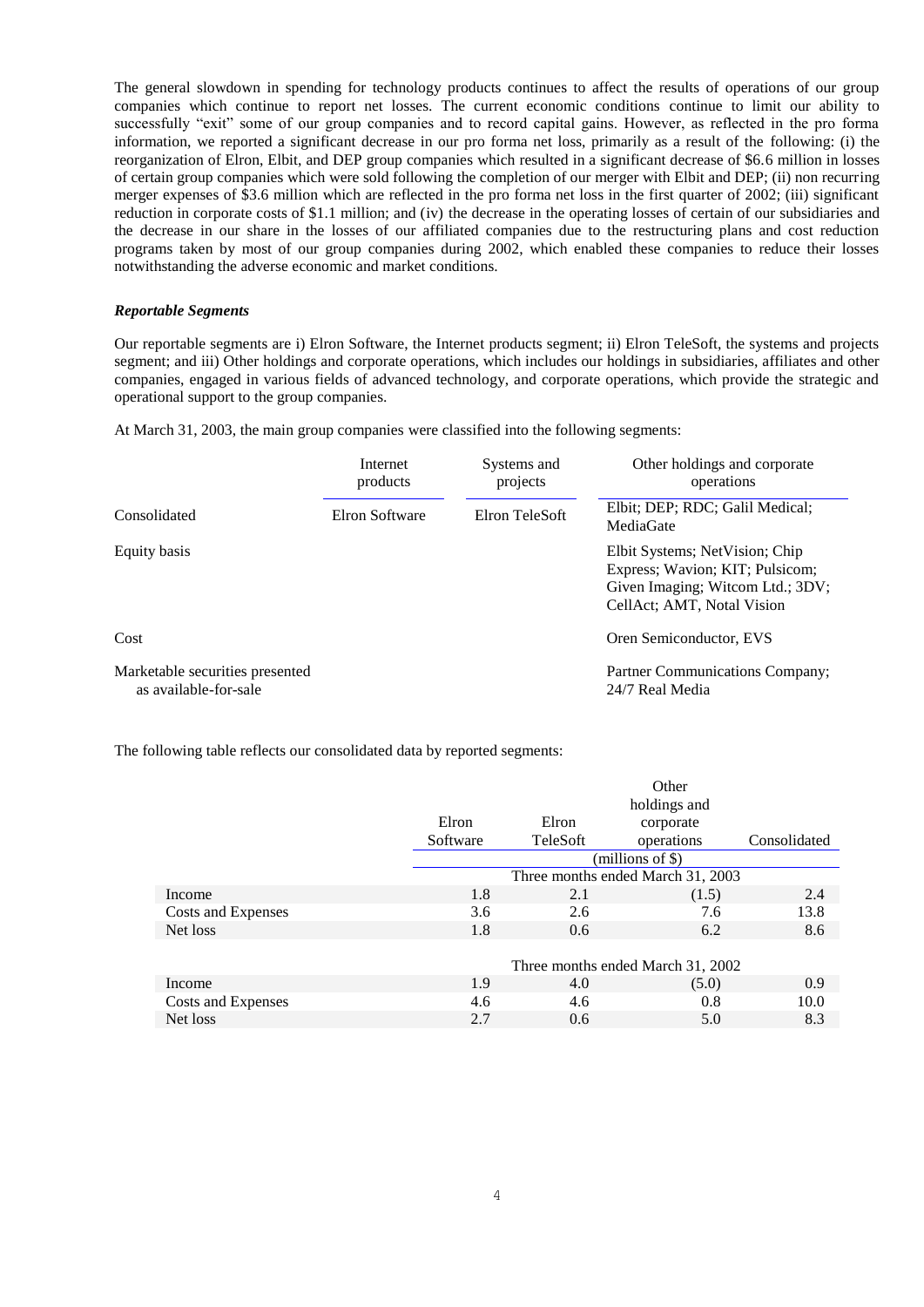## **Elron Software**

Elron Software is focused on web access control and e-mail content filtering for organizations. The following table sets forth the operating results of Elron Software:

|                              | Three months ended March 31, |      |
|------------------------------|------------------------------|------|
|                              | 2003                         | 2002 |
|                              | $(millions of \$))$          |      |
| Net revenues                 | 1.8                          | 1.9  |
| Cost of revenues             | 0.2                          | 0.2  |
| Gross profit                 | 1.6                          | 1.7  |
| Operating expenses*          | 3.0                          | 4.0  |
| Amortization of other assets | 0.3                          | 0.3  |
| Restructuring charges, net   |                              |      |
| <b>Operating loss</b>        | 1.7                          | 2.6  |
| Finance expenses, net        | 0.1                          | 0.1  |
| Net loss                     | 1.8                          | 2.7  |

\*Excluding amortization of other assets in the amount of \$0.3 million in both three months period ended March 31, 2003 and 2002, which are presented separately. Operating expenses for the same periods, including amortization of other assets, amounted to \$3.3 million and \$4.3 million, respectively.

*Net revenues.* Elron Software's net revenues decreased by \$0.1 million, or 5%, to \$1.8 million in the three months ended March 31, 2003 from \$1.9 million in the same period in 2002. The decrease was primarily due to increased competition in the web access monitoring market and the continued economic slowdown, which continues to cause customers to delay or postpone purchases of IT products.

*Cost of revenues*. Elron Software's cost of revenues were \$0.2 million in the three months ended March 31, 2002 and 2003, representing a gross margin of 89% in both periods.

*Operating loss.* Elron Software's operating loss decreased by \$0.9 million, or 35%, from \$2.6 million in the three months ended March 31, 2002 to \$1.7 million in the same period in 2003. The decrease in losses was primarily a result of a decrease in operating expenses (excluding amortization of other assets and restructuring charges) in the amount of \$1.0 million, or 25%, from \$4.0 million in the three months ended March 31, 2002 to \$3.0 million in the same period in 2003, which resulted from the restructuring and cost reduction programs implemented by Elron Software during 2002.

Elron Software's ability to further decrease operating losses and reach breakeven is dependent upon its ability to grow its revenues in the next quarters.

## **Elron TeleSoft**

Elron TeleSoft is focused on telecom network management products and services. The following table sets forth the operating results of Elron TeleSoft:

|                              | Three months ended |            |  |
|------------------------------|--------------------|------------|--|
|                              | March 31,          |            |  |
|                              | 2003<br>2002       |            |  |
|                              | $(millions of \$)$ |            |  |
| Net revenues                 | 2.1                | 4.0        |  |
| Cost of revenues             | <u> 1.5</u>        | <u>2.8</u> |  |
| Gross profit                 | 0.6                | 1.2        |  |
| Operating expenses*          | 0.6                | 1.3        |  |
| Amortization of other assets | 0.2                | 0.2        |  |
| Restructuring charges, net   |                    |            |  |
| <b>Operating loss</b>        | 0.2                | 0.3        |  |
| Finance expenses, net        | 0.4                | 0.3        |  |
| Other expenses, net          |                    |            |  |
| Tax provision                |                    |            |  |
| Net loss                     |                    |            |  |

\*Excluding amortization of other assets in the amount of \$0.2 million in the three months ended March 31, 2003 and 2002 which are presented separately. Operating expenses for the same periods, including amortization of other assets, amounted to \$0.8 million and \$1.5 million, respectively.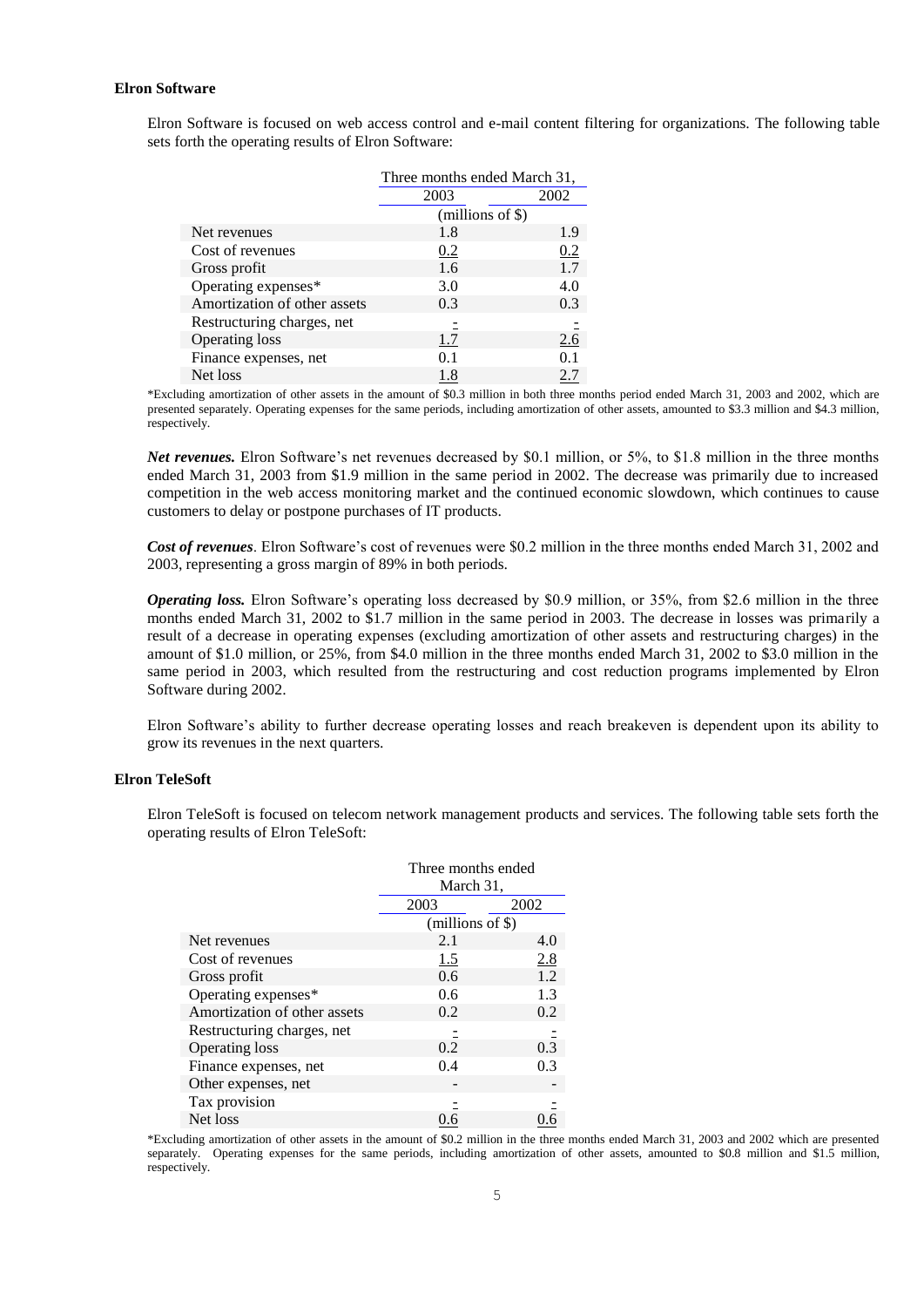*Revenues.* Elron TeleSoft's net revenues decreased by \$1.9 million, or 48%, from \$4.0 million in the three months ended March 31, 2002 to \$2.1 million in the same period in 2003. The decrease resulted from the slowdown in telecom capital expenditures as well as longer sales cycles as telecom service providers postponed purchase decisions.

*Cost of revenues*. Cost of revenues of Elron TeleSoft in the three months ended March 31, 2003 was \$1.5 million, representing a gross margin of 29%, compared to \$2.8 million in the same period in 2002, representing a gross margin of 30%.

*Operating loss.* Elron TeleSoft's operating loss decreased by \$0.1 million, or 33%, from \$0.3 million in the three months ended March 31, 2002 to \$0.2 million in the same period in 2003. The decrease in losses was a result of a decrease in operating expenses (excluding amortization of other assets) in the amount of \$0.7 million, or 54%, from \$1.3 million in the three months ended March 31, 2002 to \$0.6 million in the same period in 2003, which resulted from the restructuring and cost reduction programs implemented by Elron TeleSoft during 2002.

*Finance expense, net.* Finance expenses increased by \$0.1 million, or 33%, to \$0.4 million in the three months ended March 31, 2003 from approximately \$0.3 million in the same period in 2002. The majority of the finance expenses are due to loans associated with the purchase of the main operations and net assets of Network, Communications and Computer Systems (NCC) Ltd by Elron TeleSoft in 1998.

#### **Other Holdings and Corporate Operations segment**

The other holdings and corporate operations segment includes our holdings in subsidiaries, affiliates and other companies engaged in various fields of advanced technology, and corporate operations which provide strategic and operational support to the group companies. The following table sets forth this segment's operating results:

|                                                       |                     | Three months ended<br>March 31, |  |
|-------------------------------------------------------|---------------------|---------------------------------|--|
|                                                       | 2003                | 2002                            |  |
|                                                       | $(millions of \$))$ |                                 |  |
| Net revenues                                          | 1.7                 |                                 |  |
| Net loss from equity investments                      | (2.3)               | (5.7)                           |  |
| Gain from disposal and changes in holdings in related |                     |                                 |  |
| companies, net                                        | 0.4                 | 0.2                             |  |
| Other income (expenses), net                          | (1.3)               | 0.5                             |  |
| Total income                                          | (1.5)               | (5.0)                           |  |
| Cost of revenues                                      | 0.8                 |                                 |  |
| Operating expenses*                                   | 6.8                 | 1.4                             |  |
| Amortization of other assets                          | 0.1                 |                                 |  |
| Restructuring charges, net                            |                     |                                 |  |
| Finance expenses (income), net                        | (0.1)               | (0.6)                           |  |
| Total costs and expenses                              | 7.6                 | 0.8                             |  |
| Loss from continuing operations before tax benefit    | 9.1                 | 5.8                             |  |
| Tax benefit                                           | 0.4                 | 0.7                             |  |
| Minority interest                                     | 2.0                 | $\underline{0.1}$               |  |
| Loss from continuing operations                       | 6.7                 | 5.0                             |  |
| Gain from discontinued operations                     | 0.5                 |                                 |  |
| Net loss                                              | 6.2                 | 5.0                             |  |

\*Excluding amortization of other assets and restructuring charges, net, in the amount of \$0.1 million and \$0 million in the three months ended March 31, 2003 and 2002, respectively, which are presented separately. Operating expenses for the same periods, including amortization of other assets, amounted to \$6.9 million and \$1.4 million, respectively.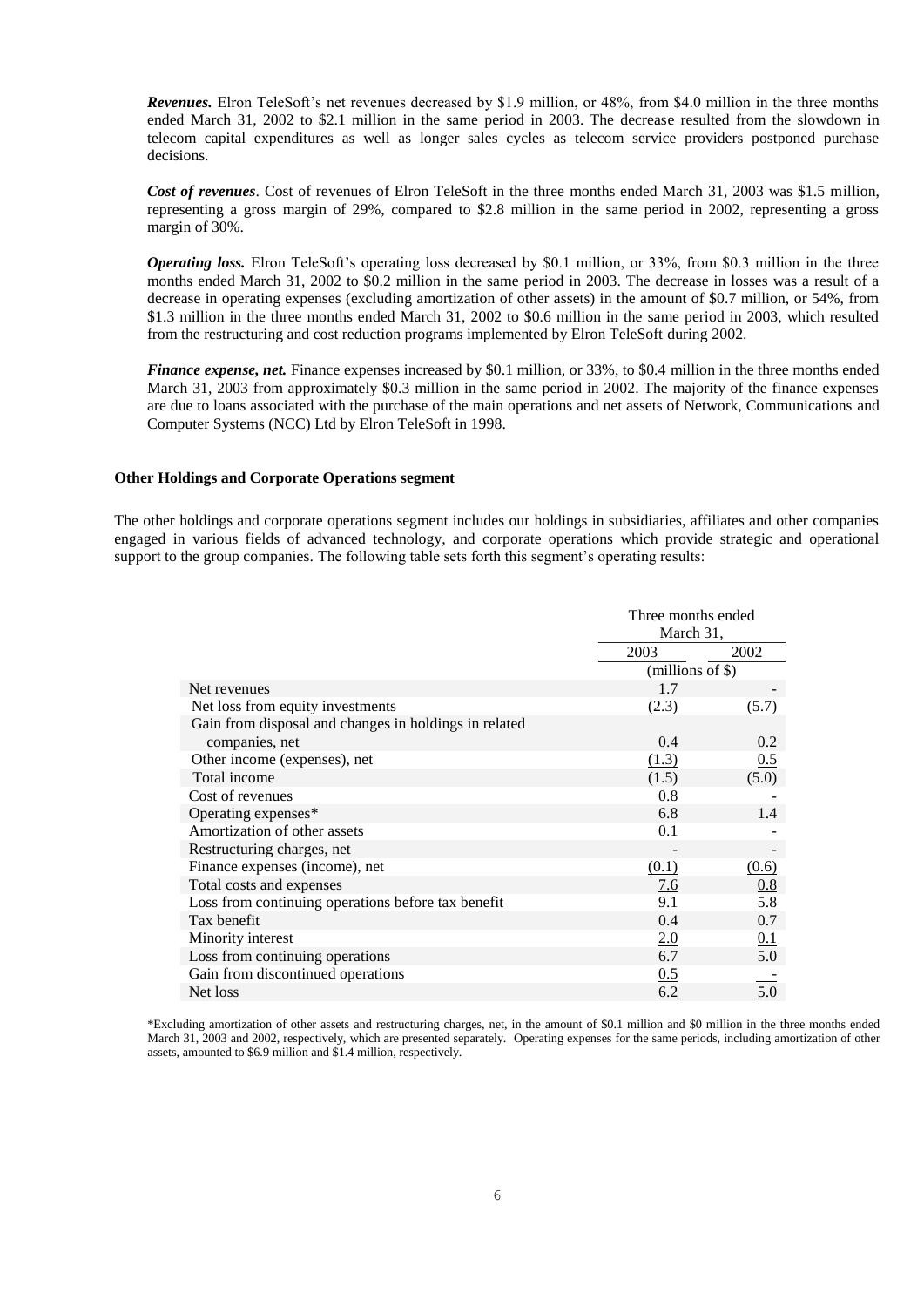#### **Income**

*Net revenues.* Net revenues of the Other Holdings and Corporate Operations segment consisted of sales of products and services by our subsidiaries, Galil Medical and MediaGate, which were consolidated for the first time in the second half of 2002. The following table sets forth the segment revenues:

|               |                     | Three months ended<br>March 31, |  |
|---------------|---------------------|---------------------------------|--|
|               | 2003                | 2002                            |  |
|               | $(millions of \$))$ |                                 |  |
| Galil Medical | 1.7                 | $\ast$                          |  |
| MediaGate     |                     | *                               |  |
|               |                     |                                 |  |

\* Company's results were presented under the equity method.

*Galil Medical*, a medical device company performing minimally invasive cryotherapy, recorded revenues of \$1.7 million in the three months ended March 31, 2003 compared to \$0.9 million in the same period in 2002. The increase in revenues is mainly due to increased penetration in the US market as a result of the growing awareness and acceptance of the cryotherapy technology by physicians and patients as an effective treatment for prostate cancer. The majority of the revenues derived from sales of disposable products.

*MediaGate*, which is engaged in developing and marketing of advanced messaging systems, did not have any recognizable revenue in the three months ended March 31, 2003 compared to \$0.1 million in the same period in 2002. MediaGate's deferred revenues increased by \$0.2 million in the first quarter of 2003 to \$0.3 million. MediaGate's revenues and operating results have been and will continue to be affected by the slowdown in the telecommunication market as well as by the competition from more established companies in the market.

*Share in net losses of affiliated companies.* Our share in net losses of affiliated companies resulted from our holdings in certain investments that are accounted for under the equity method (see above under "Basis of Presentation"). The share in net losses of affiliated companies amounted to \$2.3 million in the three months ended March 31, 2003 compared to \$5.7 million in the same period in 2002. The decrease in our share in net losses of our affiliated companies in 2003 resulted mainly from ceasing accounting for the results of operations of Elbit, DEP, MediaGate and Galil Medical under the equity method and from the decrease in the losses of some of our group companies, in particular, Wavion.

The above decrease was partially offset mainly as a result of the increase in our share of the net losses of Given Imaging and 3DV as a result of the share purchase of DEP, the increase in the losses of Chip Express and our share in the losses of new group companies accounted under the equity method, namely AMT and Notal Vision.

#### **Highlights of the Results of Operations of Our Major Affiliates**:

*Elbit Systems Ltd. (Nasdaq: ESLT) (a 20% holding).* Elbit Systems develops, manufactures and integrates advanced high-performance defense electronic systems. Our share in net income of Elbit Systems amounted to \$2.4 million in the three months ended March 31, 2003 compared to \$2.5 million in the same period in 2002.

The following are highlights of the results of operations of Elbit Systems:

- Elbit Systems' revenues increased from \$185.8 million in the three months ended March 31, 2002 to \$202.2 million in the same period in 2003. As of March 31, 2003, Elbit Systems' backlog of orders was \$1,691 million, of which approximately 80% was scheduled to be performed in the next three quarters of 2003 and in 2004 compared to a backlog of orders of \$1,689 million on December 31, 2002.
- Elbit Systems' operating income in the three months ended March 31, 2003 was \$14.9 million (7.4% of revenues) compared to \$15.2 million (8.2% of revenues) in the same period in 2002. The decrease in Elbit Systems' operating income was as a result of higher operating expenses, mainly due to its investment in the development of future technologies and products and in generating new business.
- Elbit Systems' net income in the three months ended March 31, 2003 was \$12.3 million (6.1% of revenues) compared to \$11.7 million (6.3% of revenues) in the same period in 2002.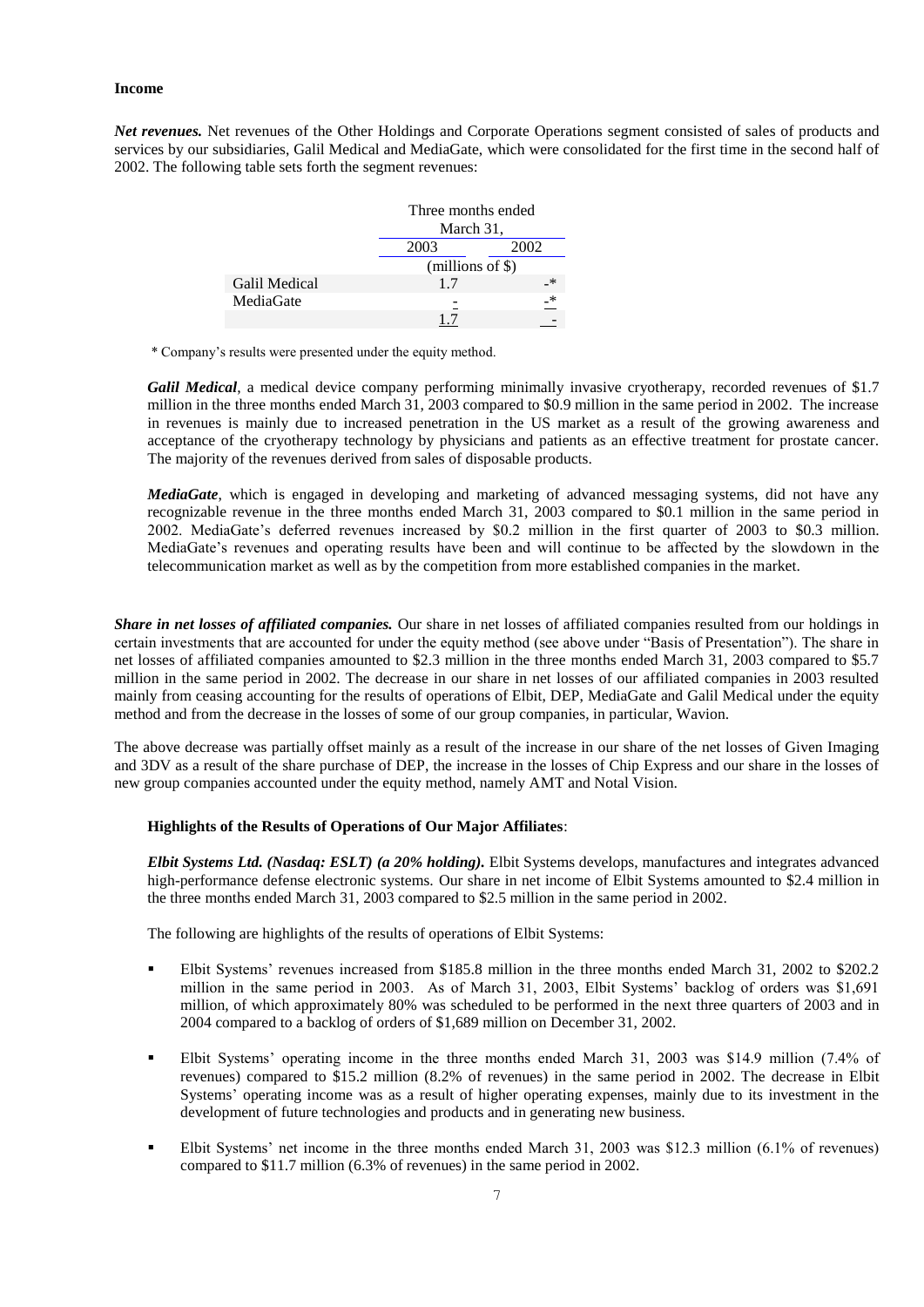*Given Imaging (Nasdaq: GIVN) (an 18% holding directly and indirectly through RDC).* Given Imaging, a medical device company using a disposable miniature video camera in a capsule to examine the gastrointestinal tract, recorded revenues of \$8.6 million in the three months ended March 31, 2003, compared to \$5.2 million in the same period in 2002, and a gross profit of 67% of revenues, compared to 52% in the first quarter of 2002. Given Imaging's net loss in the three months ended March 31, 2003 was \$3.6 million compared to \$5.7 million in the same period in 2002.

In light of longer sales cycle of Given's new systems and the anticipated continued overall slowdown in capital expenditure by its potential customers, Given now expects its revenues for 2003 to increase by 40% to 50% over its 2002 revenues of \$28.9 million, compared to its previous expectation of 100% year to year growth. Accordingly, Given's target to reach breakeven has been delayed to early 2004.

*Notal Vision (a 25% holding)*. In January 2003, we completed an investment of \$2.0 million, out of \$4.0 million raised by Notal Vision, a medical device company operating in the field of early detection of Age Related Macular Deterioration (AMD). Notal Vision recorded net losses of \$0.6 million in the three months ended March 31, 2003, consisting mainly of research and development costs.

*NetVision (a 46% holding)*. NetVision provides Internet services and solutions in Israel. In light of the intensive competition in gaining broadband communication market share and due to the economic slowdown affecting business and corporate spending, NetVision's revenues amounted to \$14.2 million in the three months ended March 31, 2003 compared to \$14.3 million in the same period in 2002 and its operating income amounted to \$0.3 million in the three months ended March 31, 2003 compared to \$1.0 million in the same period in 2002. NetVision's net loss amounted to \$0.1 million in the three months ended March 31, 2003 compared to net income of \$1.6 million in the same period in 2002. At March 31, 2003, NetVision has a customer base of approximately 350,000 (340,000 at the end of 2002).

NetVision expects that its revenues in the next three quarters of 2003 will continue to be affected by the transition of customers to broadband communication from narrow-band dial-up connections and by increased competition, which will result in lower prices.

*Wavion (a 45% holding).* Wavion, a developer of broadband wireless access systems for wireless LANs, recorded a net profit in the three months ended March 31, 2003 of \$20 thousand compared to a net loss of \$0.4 million in the same period in 2002. In light of the downturn in the broadband wireless communications market which delayed the release of Wavion's products, Wavion significantly reduced its research and development expenses and began to sell subcontracting services for the development of wireless sub-systems, recording revenues of \$0.7 million in the three months ended March 31, 2003 compared to \$0.2 million in the same period in 2002.

*KIT (a 29% holding).* KIT provides online academic programs. KIT's net loss in the three months ended March 31, 2003 amounted to \$0.9 million compared to \$0.7 million in the same period in 2002, primarily due to an increase of \$0.5 million in marketing and sales expenses as KIT expanded its sales efforts, mainly in Holland and in the United Kingdom. As a result of these efforts, KIT generated revenues of \$1.3 million in the three months ended March 31, 2003 compared to \$0.5 million in the same period in 2002. At March 31, 2003, KIT had approximately 1,400 students, mainly from the United Kingdom, Holland, Canada, Germany, China and Singapore.

*Witcom (a 20% holding directly and indirectly through RDC)*. Witcom, a company operating in the field of radiobased point-to-point digital networking solutions, recorded revenues of \$1.2 million in the three months ended March 31, 2003 compared to \$1.3 million in the same period in 2002. The decrease in Witcom's revenues was a result of the slowdown in the telecommunications industry. Witcom's net loss in the three months ended March 31, 2003 was \$1.0 million compared to \$1.5 million in the same period in 2002. The decrease in net loss resulted from a cost reduction program implemented by Witcom during 2002.

*Pulsicom (a 17% holding).* Pulsicom is engaged in the development of high accuracy real time location and tracking systems. In the three months ended March 31, 2003, its net loss amounted to \$0.1 million, consisting mainly of research and development costs, compared to \$0.2 million in the same period in 2002. Pulsicom is expecting to complete its first prototype and commence field tests during 2003 and therefore sales are not anticipated to commence before 2004.

*Chip Express (a 33% holding).* Chip Express, a manufacturer of late stage programmable gate array ASICs (Application Specific Integrated Circuits) continued to be affected in 2003 by the slowdown in the semiconductor industry and its revenues decreased by \$2.9 million, or 49%, from \$5.9 million in the three months ended March 31, 2002 to \$3.0 million in the same period in 2003. As a result of the decrease in revenues, Chip Express' net loss in the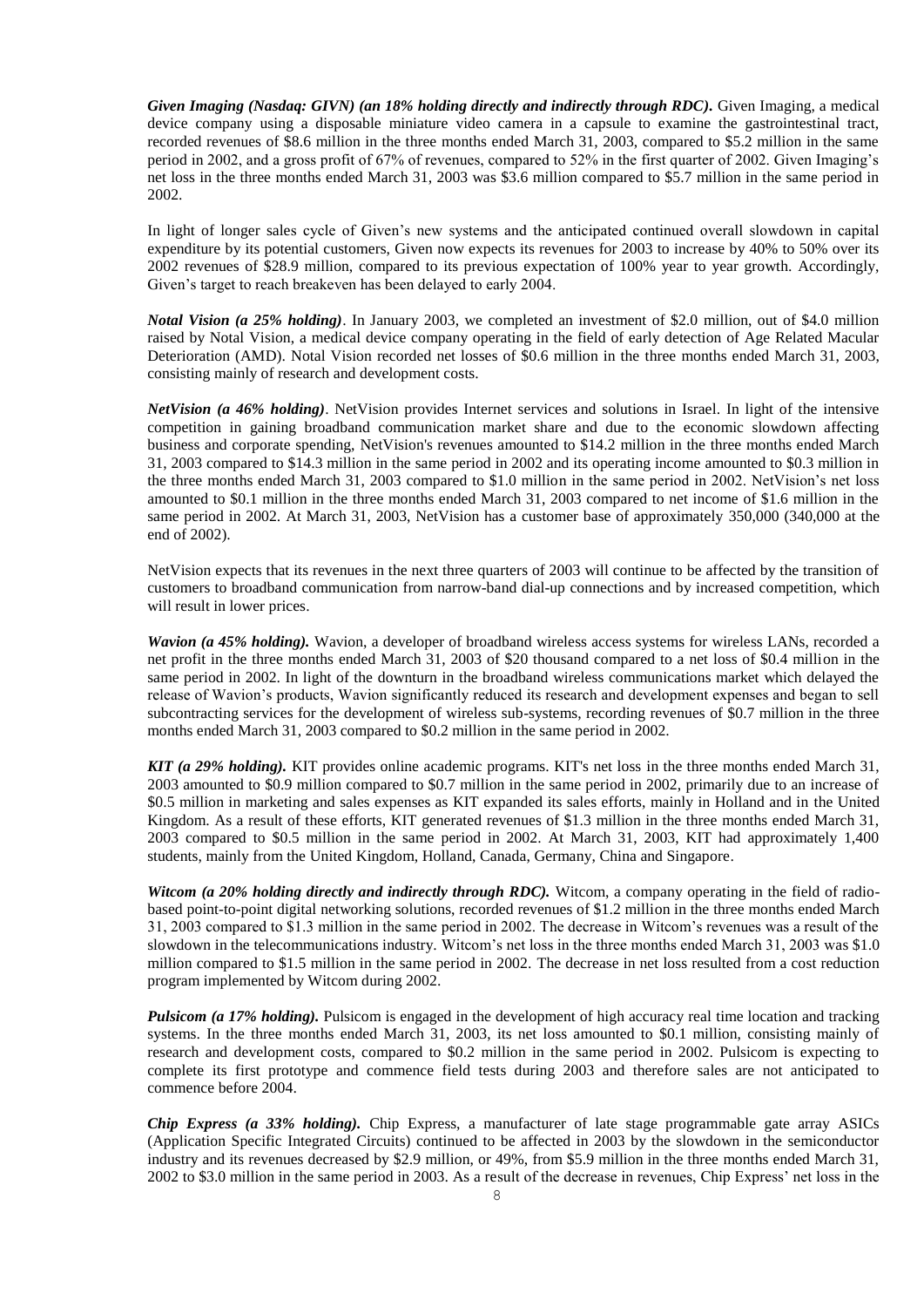three months ended March 31, 2003 increased to \$2.4 million compared to \$0.1 million in the same period in 2002. Chip Express expects that the introduction of new products during the second half of 2003 will contribute to increasing its revenues.

*3DV (a 25% holding directly and indirectly through RDC).* 3DV, a developer of products in the field of 3-D cameras, recorded a net loss of \$1.1 million in the three months ended March 31, 2003 compared to \$1.3 million in the same period in 2002. The decrease in 3DV's net loss was a result of restructuring and cost reduction programs. In the first quarter of 2003, 3DV recorded revenues of \$0.2 million. 3DV is a development stage company and its future revenues are largely dependent on the demand for three dimensional applications, such as three-dimensional video games.

*AMT (a 28% holding)*. Since our investment in the company in August 2002, AMT's two operating companies, namely AHT and ACS, started to introduce their amorphous metals technology-based products to the market and have recorded initial sales of a few hundred thousand dollars. In addition, both companies have built up their operating and manufacturing infrastructure and completed staffing of management positions. In the first quarter of 2003, both AHT and ACS recorded revenues of \$0.1 million (each), and net losses of \$0.5 million and \$0.4 million, respectively.

Despite the decrease in our share in the net losses from our group companies, we expect that most of our group companies will continue to recognize losses in 2003, as they invest significant resources in research and development and sales and marketing activities and have not yet generated significant revenues. Therefore, we anticipate they will continue to negatively affect our results of operations.

*Results of operations of significant group companies which are accounted for other than under the equity method of accounting.* In addition to companies accounted for under the equity method, we have several significant investments in companies which we account for on a cost basis or as available-for-sale and whose results do not affect our results of operations. These significant investments mainly include our holdings in Partner (Nasdaq: PTNR) through Elbit, which is accounted for as available-for-sale securities, and Oren Semiconductor, which is presented at cost.

*Partner (Nasdaq: PTNR) (a 12% holding through Elbit).* At March 31, 2003, the market value of our investment in Partner amounted to \$74.6 million. Partner is a Global System for Mobile Communications, or GSM, mobile telephone network operator in Israel. In 2002 Partner reached a significant milestone, as it became a profitable company and generated free cash flow. The following are highlights of the results of operations of Partner for the three months ended March 31, 2003:

- Partner's revenues for the three months ended March 31, 2003 increased by 11% to \$220.0 million from \$198.3 million in the same period in 2002. Partner's subscriber base at the end of the first quarter in 2003 was 1,894,000 compared to 1,596,000 at the end of the same period in 2002.
- Partner's operating income for the three months ended March 31, 2003 increased to \$27.8 million from \$22.1 million in the same period in 2002, an increase of 26%. Operating income in the three months ended March 31, 2003, as a percentage of revenues, reached 13% as compared to 11% in the same period in 2002.
- Partner's net income for the three months ended March 31, 2003 was \$7.4 million compared to a net loss of \$4.9 million for the same period in 2002.

Partner has a line of credit agreement with a consortium of banks that provides for borrowings of up to \$683 million. As of March 31, 2003, \$514 million was outstanding under this facility. The line of credit is guaranteed by shares held by the original shareholders of Partner, pro rata to their respective holdings. Accordingly, Elbit has pledged approximately 70% of the Partner shares held by it in favor of the consortium of banks.

*Oren Semiconductor (a 17% holding).* Oren is a developer of integrated circuits for digital broadcasting. During the first quarter of 2003, we invested additional \$0.6 million in Oren by way of bridge loans, bringing the book value of our holding in Oren at March 31, 2003 to \$8.6 million compared to \$8.0 million at December 31, 2002. In the three months ended March 31, 2003, Oren's revenues were \$0.6 million compared to \$0.3 million in the same period in 2002. Oren's net loss in the three months ended March 31, 2003 was \$1.4 million compared to \$1.6 million in the same period in 2002.

*Gains from Sale of Shares and Changes in Holdings in Related Companies.* Our gains from the sale of shares and changes in our holdings in related companies amounted to \$0.4 million in the three months ended March 31, 2003 compared to \$0.2 million in the same period in 2002. The gain in 2003 resulted primarily from a \$0.4 million gain from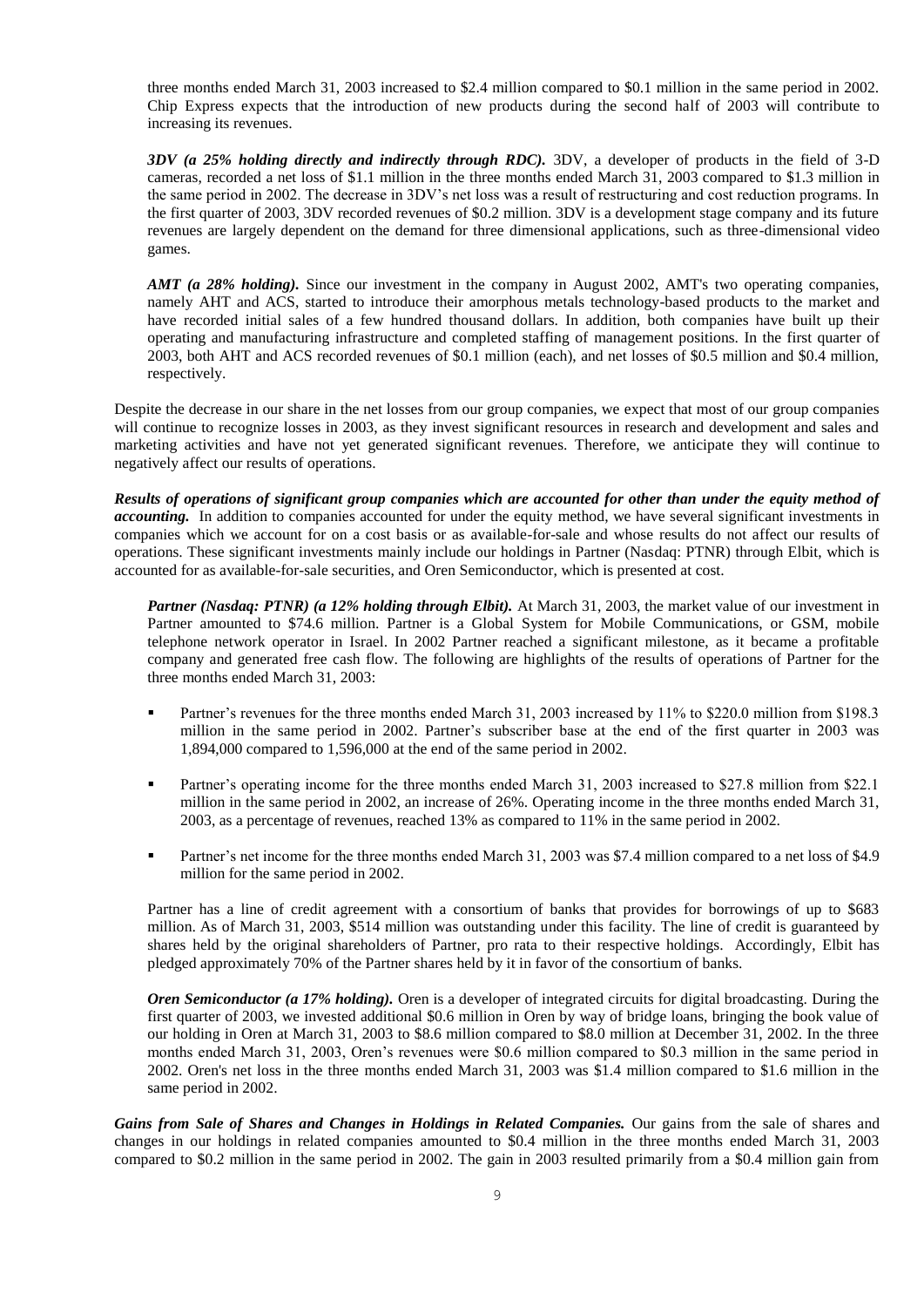the sale of 92,500 shares of Given Imaging held by RDC. As a result, our direct and indirect holdings in Given Imaging decreased minimally to 18.43%.

*Other Income (expenses), net.* Other income, net, of the Other Holdings and Corporate Operation segment amounted to a loss of \$1.2 million in the three months ended March 31, 2003 compared to a gain of \$0.5 million in the same period in 2002. The loss in the first quarter of 2003 resulted mainly from a \$1.2 million write-down of our investment in Cellenium. The gain in 2002 resulted mainly from a \$0.6 million gain from the sale of NetManage shares (Nasdaq: NETM) held by us at that time.

## **Expenses**

*Cost of revenues.* Cost of revenues consisted primarily of expenses related to salaries and hardware associated with delivering products and services of our subsidiaries, mainly Galil Medical and MediaGate, which were consolidated for the first time in the second half of 2002. Cost of revenues of the Other Holdings and Corporate Operation segment in the first quarter of 2003 were \$0.8 million.

*Operating expenses.* Operating expenses are comprised of research and development expenses, sales and marketing and general and administrative expenses of our and RDC's corporate operations and of our subsidiaries, mainly Galil Medical and MediaGate, which were consolidated for the first time in the second half of 2002. The following table sets forth the segment operating expenses. The operating expenses presented below exclude restructuring expenses and amortization of other assets, in the amount of \$0.1 million and \$0 million in the first quarter of 2003 and 2002, respectively, which also constitute part of operating expenses under US GAAP but for presentation purposes are included as a separate item:

|               |                    | Three months ended<br>March 31, |  |
|---------------|--------------------|---------------------------------|--|
|               | 2003               | 2002                            |  |
|               | $(millions of \$)$ |                                 |  |
| Corporate     | 1.7                | 1.4                             |  |
| Galil Medical | 3.7                | $\rightarrow$                   |  |
| MediaGate     | 1.2                | $\rightarrow$                   |  |
| Other         | 0.2                | $\overline{\phantom{a}}^*$      |  |
|               | 6.8                |                                 |  |

\* Company's results were presented under the equity method.

Our corporate operating costs in the three months ended March 31, 2003, which also include Elbit's corporate costs, amounted to \$1.7 million compared to \$1.4 million in the same period in 2002, which only include Elron's corporate costs. Since the merger with Elbit, corporate operating costs reflect the costs of the combined management. In the first quarter of 2002 the aggregate corporate expenses of both Elron and Elbit, which then operated as separate companies, were approximately \$2.8 million. This reflects potential annual savings of more than \$4.0 million in corporate operating costs.

Operating expenses of Galil Medical in the three months ended March 31, 2003 were \$3.7 million compared to \$2.8 million in the same period in 2002. Galil Medical's operating loss in the three months ended March 31, 2003 amounted to \$2.7 million compared to \$2.3 million in the same period in 2002. The increase in Galil Medical's operating loss in 2003 is mainly due to increased selling and marketing expenses resulting from its effort to penetrate the market in the United States. The increase in operating expenses was partially offset by the increase in Galil Medical's revenues.

Operating expenses of MediaGate in the three months ended March 31, 2003 were \$1.2 million compared to \$1.4 million in the same period in 2002. MediaGate's operating loss in the three months ended March 31, 2003 amounted to \$1.3 million compared to \$1.4 million in the same period in 2002. The decrease in the operating loss of MediaGate resulted primarily from the decrease in operating expenses due to cost reduction programs implemented by MediaGate during 2002.

*Amortization of other assets*. Amortization of other assets in the three months ended March 31, 2003 in the amount of \$0.1 million relates to the excess costs in the acquisition of a controlling interest in Galil Medical and MediaGate which were attributed to these companies' intangible assets.

*Finance expenses, net.* Finance expenses, net, in the corporate operations and other holdings segment amounted in the three months ended March 31, 2003 to an income of \$0.1 million compared to an income of \$0.6 million in the same period in 2002. The decrease is mainly due to the decrease in interest rates and lower cash resources.